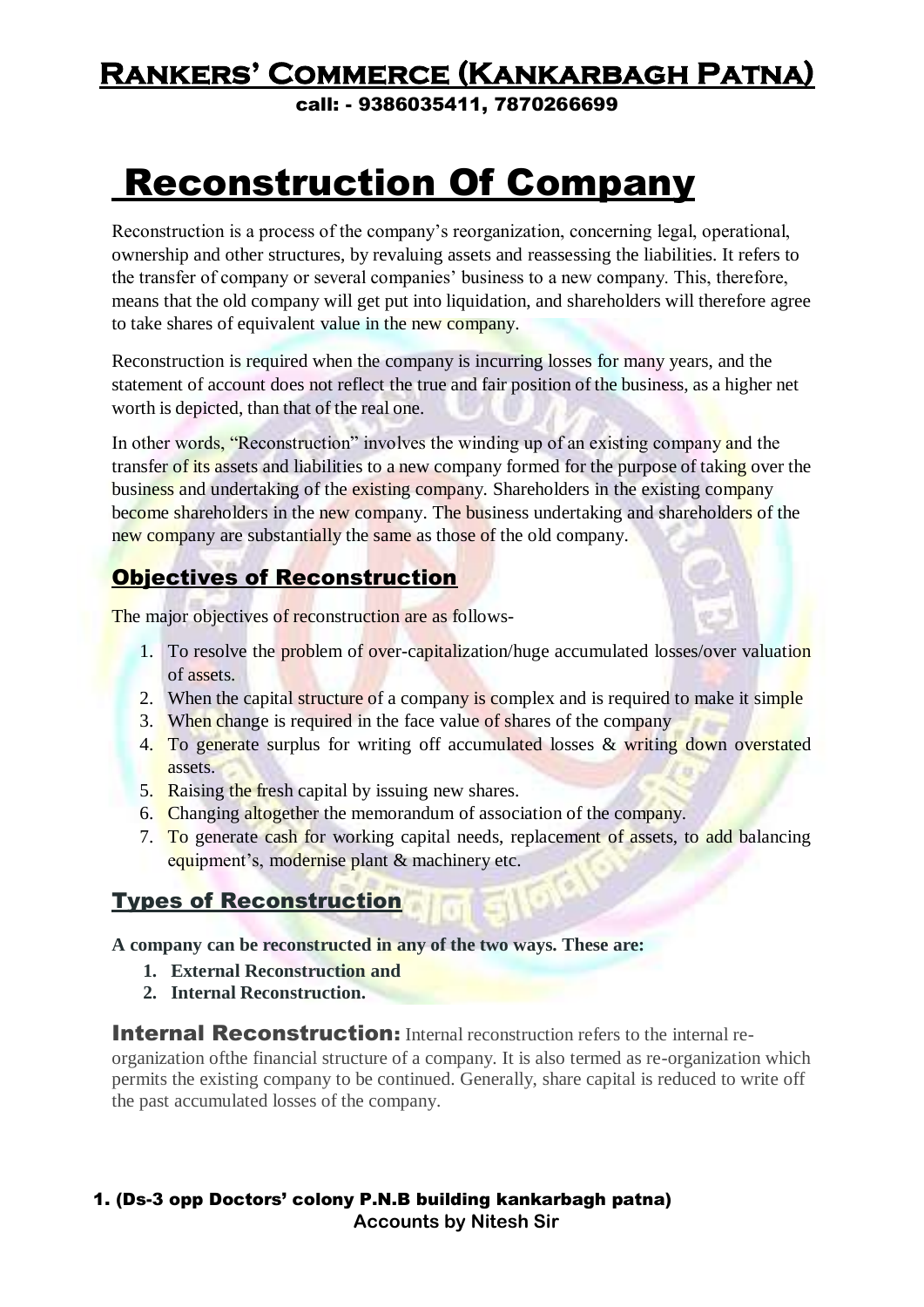call: - 9386035411, 7870266699

#### **Significance of Internal Reconstruction**

Internal reconstruction is done by the company when:

- 1. There is an overvaluation of assets and undervaluation of liabilities.
- 2. There is a difficulty to meet the financial crisis and there are continuous losses.

#### Conditions/Provisions regarding Internal Reconstruction

- **1. Authorization by Articles of Association:** The company must be authorized by its articles of association to resort for capital reduction. Articles of association contains all the details regarding the internal affairs of the company and mention the clause containing manner of reduction of capital.
- **2. Passing of Special Resolution:** The Company must pass the special resolution before resorting to capital reduction. The special resolution can be passed only if the majority of the stakeholders are assenting to the internal reconstruction. This special resolution must be get signed by the tribunal and deposited to the registrar appointed under the Companies Act, 2013.
- **3. Permission of Tribunal:** The Company must get the due permission of the court or tribunal before starting the process of the capital reduction. The tribunal grants permission only it feels satisfied with the point that the company is going fair and there is positive consent of every stakeholder.
- **4. Payment of borrowings:** As per Section 66 of the Companies Act, 2013, the company has to repay all the amounts it gets deposited and also the interest due thereon before going for capital reduction.
- **5. Consent of Creditors:** The written consent of the creditors is required for the company which is going for capital reduction. The court requires the company to secure the interest of the dissenting creditors. The company gets the permission of the court after the court thinks fit that reduction of capital will not harm the interest of the creditors.
- **6. Public Notice:** The Company has to make a public notice as per the directions of the tribunal stating that the company is resorting to capital reduction. Also, the company has to state the valid reasons for the same.

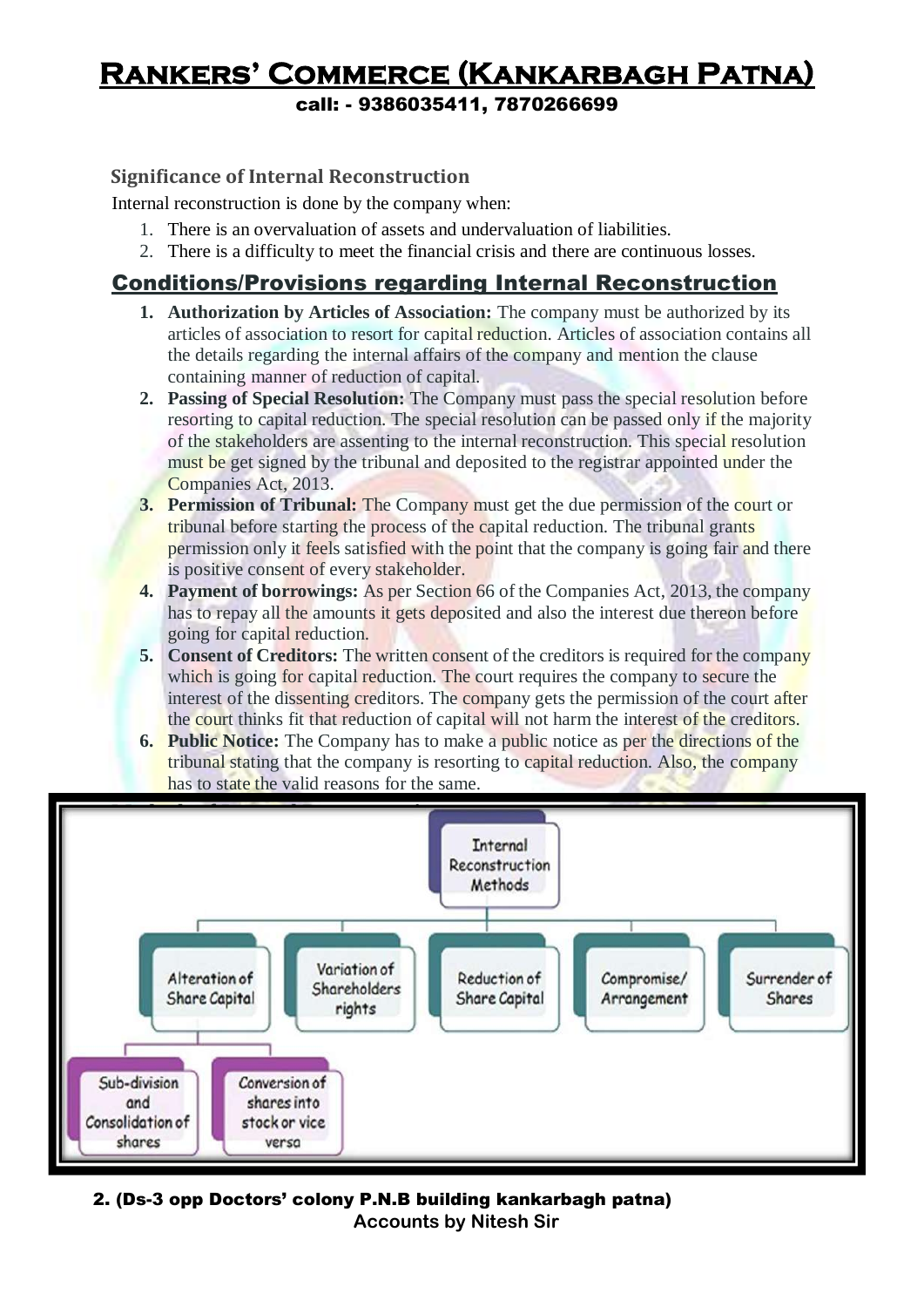#### **Rankers' Commerce (Kankarbagh Patna)** call: - 9386035411, 7870266699

**External Reconstruction:** When a company is suffering losses for the past several years and facing financial crisis, the company can sell its business to another newly formed company.Actually, the new company is formed to take over the assets and liabilities of the old company.This process is called external reconstruction. In other words, external reconstruction refers tothe sale of the business of existing company to another company formed for the purposed. In external reconstruction, one company is liquidated and another new company is formed. The liquidated company is called "Vendor Company" and the new company is called "Purchasing Company". Shareholders of Vendor Company become the shareholders of purchasing company.

| <b>Basis of Distinction</b>                            | <b>Internal Reconstruction</b>                                 | <b>External Reconstruction</b>       |  |  |
|--------------------------------------------------------|----------------------------------------------------------------|--------------------------------------|--|--|
| 1. Meaning                                             | Internal reconstruction refers to                              | External reconstruction is one in    |  |  |
|                                                        | the method of corporate                                        | which the company undergoing         |  |  |
|                                                        | restructuring wherein existing                                 | reconstruction is liquidated to      |  |  |
|                                                        | company is not liquidated to                                   | take over the business of existing   |  |  |
|                                                        | form a new one.                                                | company.                             |  |  |
| 2. New company                                         | No new company is formed.                                      | New company is formed.               |  |  |
| 3. Capital<br><b>Reduction</b>                         | Capital is reduced and the<br>external liability holders waive | No reduction in the capital          |  |  |
|                                                        | their claims.                                                  |                                      |  |  |
| 4. Transfer<br><b>of</b>                               | No such transfer takes place.                                  | Assets and liabilities of existing   |  |  |
| <b>Assets</b><br>and                                   |                                                                | company are transferred to the       |  |  |
| <b>Liabilities</b>                                     |                                                                | new company.                         |  |  |
| 5. Application                                         | It is done to ensure an inner re-                              | It is done<br>form<br>to<br>a<br>new |  |  |
|                                                        | arrangement of financial                                       | company.                             |  |  |
|                                                        | structure.                                                     |                                      |  |  |
| <b>6. Approval</b><br><sub>of</sub><br><b>Tribunal</b> | Required.                                                      | Not required.                        |  |  |
| 7. Liquidation                                         | Liquidation of company is not                                  | Liquidation of company is must       |  |  |
|                                                        | done.                                                          |                                      |  |  |
| 8. losses against                                      | It can set off past losses against                             | Since a new company is               |  |  |
| profits                                                | future profits.                                                | established, losses of the old       |  |  |
|                                                        |                                                                | company can't be set off against     |  |  |
|                                                        |                                                                | the profits of the new company.      |  |  |
|                                                        |                                                                |                                      |  |  |

#### **Differentiate between Internal and External reconstruction**

#### **Conclusion**

Company restructuring is a process in which a company changes the organizational structure and processes of the business. Therefore, in the process of internal reconstruction, only the rights of the shareholders and creditors are changed with certain reduction of capital and the rights/claims of the debenture-holders are kept outside the purview of the procedure of internal reconstruction. The process of external reconstruction is governed by the process of 'amalgamation in the nature of merger' under the Companies Act, 2013. In the process of external reconstruction, a new company is formed to take over the liquidated company and the newly formed company gets a fresh share capital without any reduction in the share capital.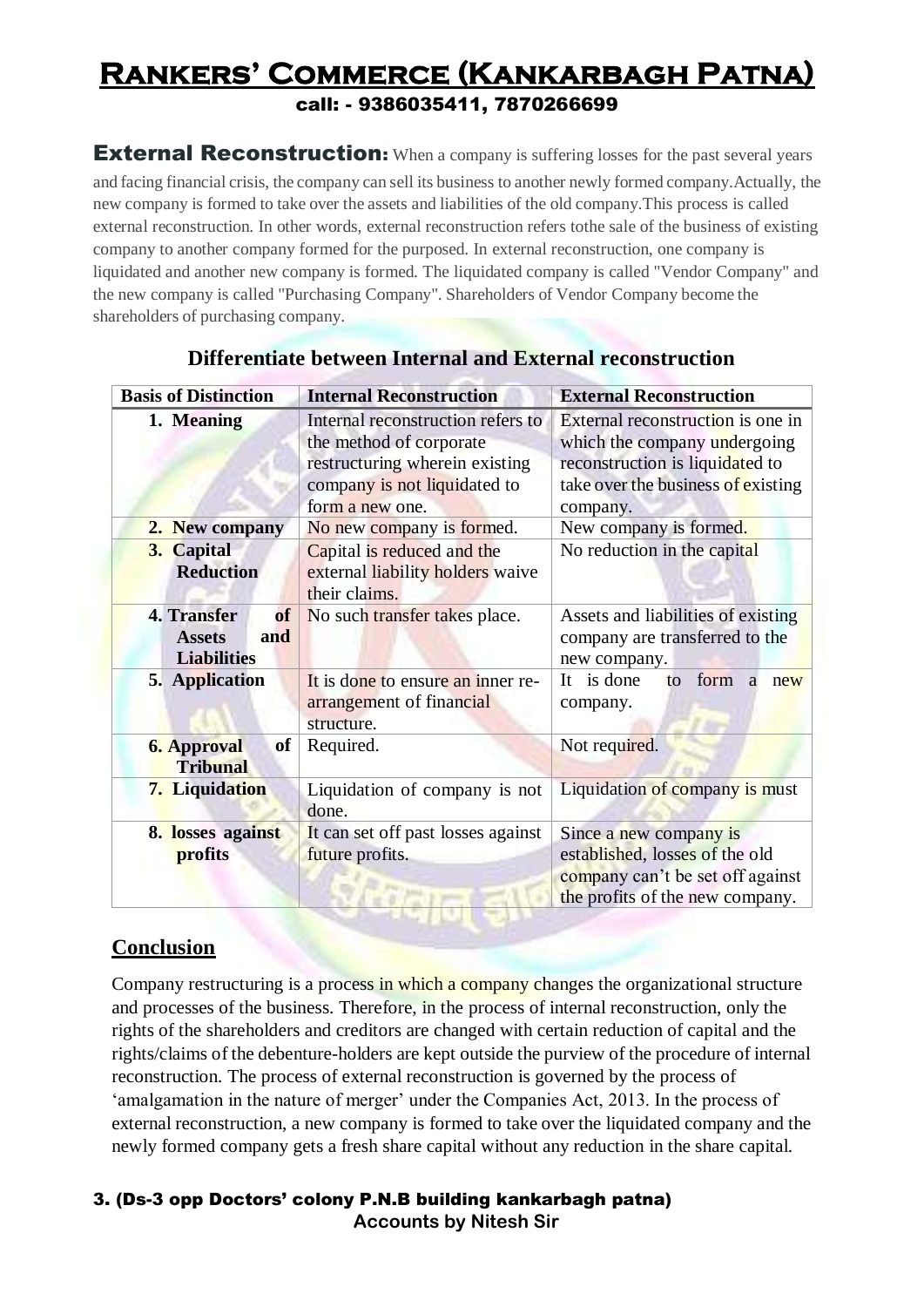call: - 9386035411, 7870266699

### **Accounting Treatment (for internal reconstruction)**

### Case 1: When Alteration of Share Capital:

|    | <b>Accounting Entries</b>                                                                         |     |  |
|----|---------------------------------------------------------------------------------------------------|-----|--|
| 1. | For increase in share capital                                                                     |     |  |
|    | <b>Bank account</b>                                                                               | Dr. |  |
|    | To equity share capital a/c<br>(Being the amount received on shares of ₹ each)                    |     |  |
| 2. | For consolidation of shares                                                                       |     |  |
|    | Equity share capital A/c                                                                          | Dr. |  |
|    | To equity share capital A/c<br>(Being conversion of shares of ₹ each into shares of ₹ each)       |     |  |
| 3. | For sub-division of shares                                                                        |     |  |
|    | Equity share capital A/c                                                                          | Dr. |  |
|    | To equity share capital<br>(Being conversion of shares of ₹ each into shares of ₹ each)           |     |  |
| 4. | For conversion of share into stock or vice versa                                                  |     |  |
|    | Equity share capital A/c                                                                          | Dr. |  |
|    | To equity stock a/c<br>(Being conversion of fully paid equity shares of ₹ each into equity stock) |     |  |
|    | Equity stock A/c                                                                                  | Dr. |  |
|    | To equity share capital A/c                                                                       |     |  |
|    | (Being conversion of equity stock into equity shares of ₹ each)                                   |     |  |
| 5. | For cancellation of unissued capital                                                              |     |  |
|    | No entry is passed for cancellation of capital                                                    |     |  |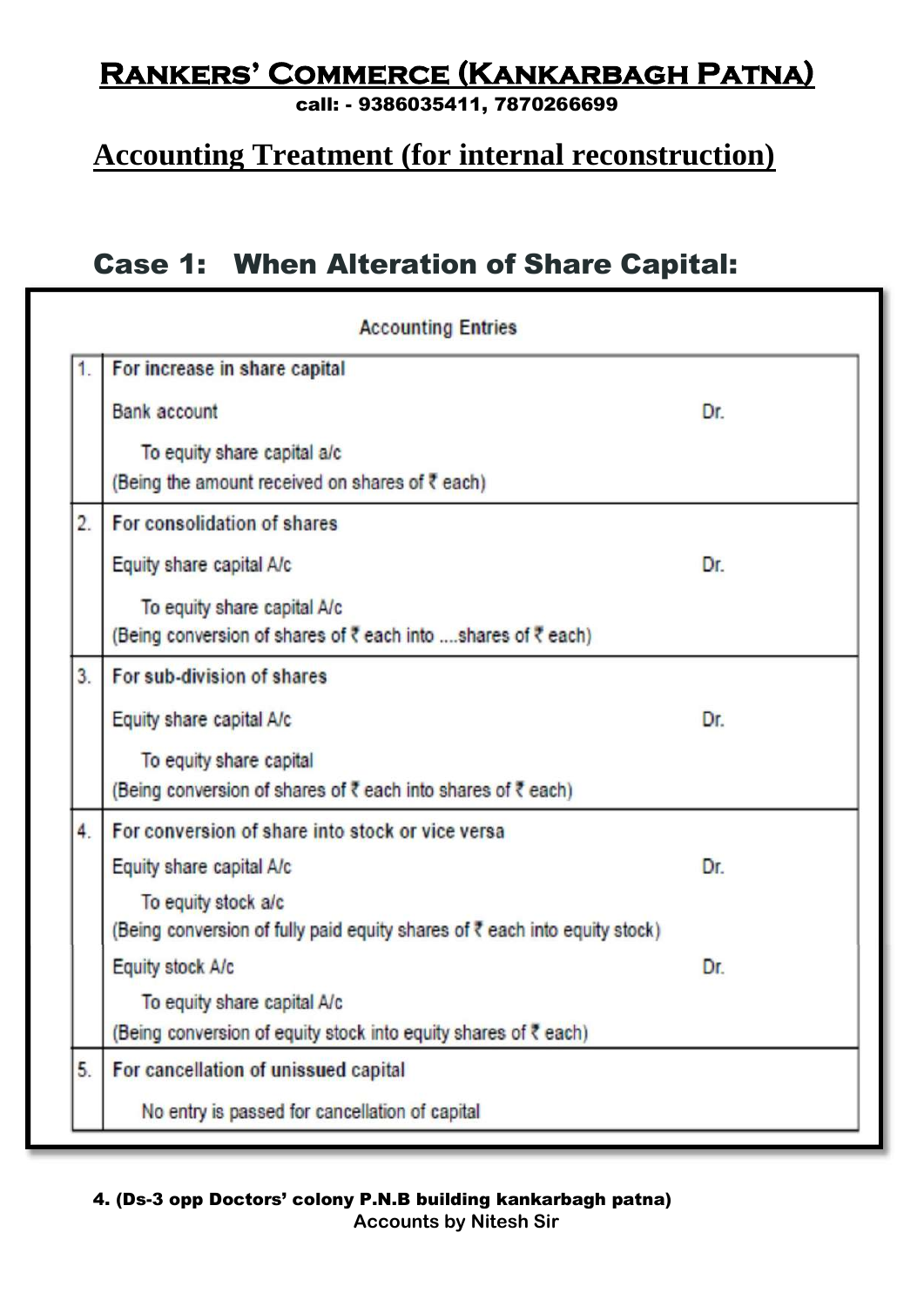call: - 9386035411, 7870266699

### Case 2: When Variation of Shareholders right:

**As Per** Section 48 of the Companies Act 2013 states that where a share capital of the company is divided into different classes of shares, the rights attached to the shares of any class may be varied with the consent in writing of the holders of not less than three-fourths of the issued shares of that class or by means of a special resolution passed at a separate meeting of the holders of the issued shares of that class.

#### **Accounting Entries**

For changing rate of dividend of preference shares

(Old) % Cum preference share capital A/c Dr.

To (New) % Cum preference share capital A/c

(Being rate of dividend on preference shares changed)

 $2.$ For converting cumulative preference shares into non cumulative preference shares without changing the amount of share capital

Cum preference share capital A/c Dr.

To Non Cum preference share capital A/c

(Being cumulative preference converted into shares into non cumulative preference shares)

### Case 3 When Reduction of Share Capital:

Section 66 of the Companies Act 2013 provides that subject to confirmation by the Tribunal on an application by the company, a company limited by shares or limited by guarantee and having a share capital may, by a special resolution, reduce the share capital in any manner and in particular, may—

- **(a)** extinguish or reduce the liability on any of its shares in respect of the share capital not paid-up; or
- **(b)** either with or without extinguishing or reducing liability on any of its shares,
	- (i) cancel any paid-up share capital which is lost or is unrepresented by available assets; or
	- (ii) pay off any paid-up share capital which is in excess of the wants of the company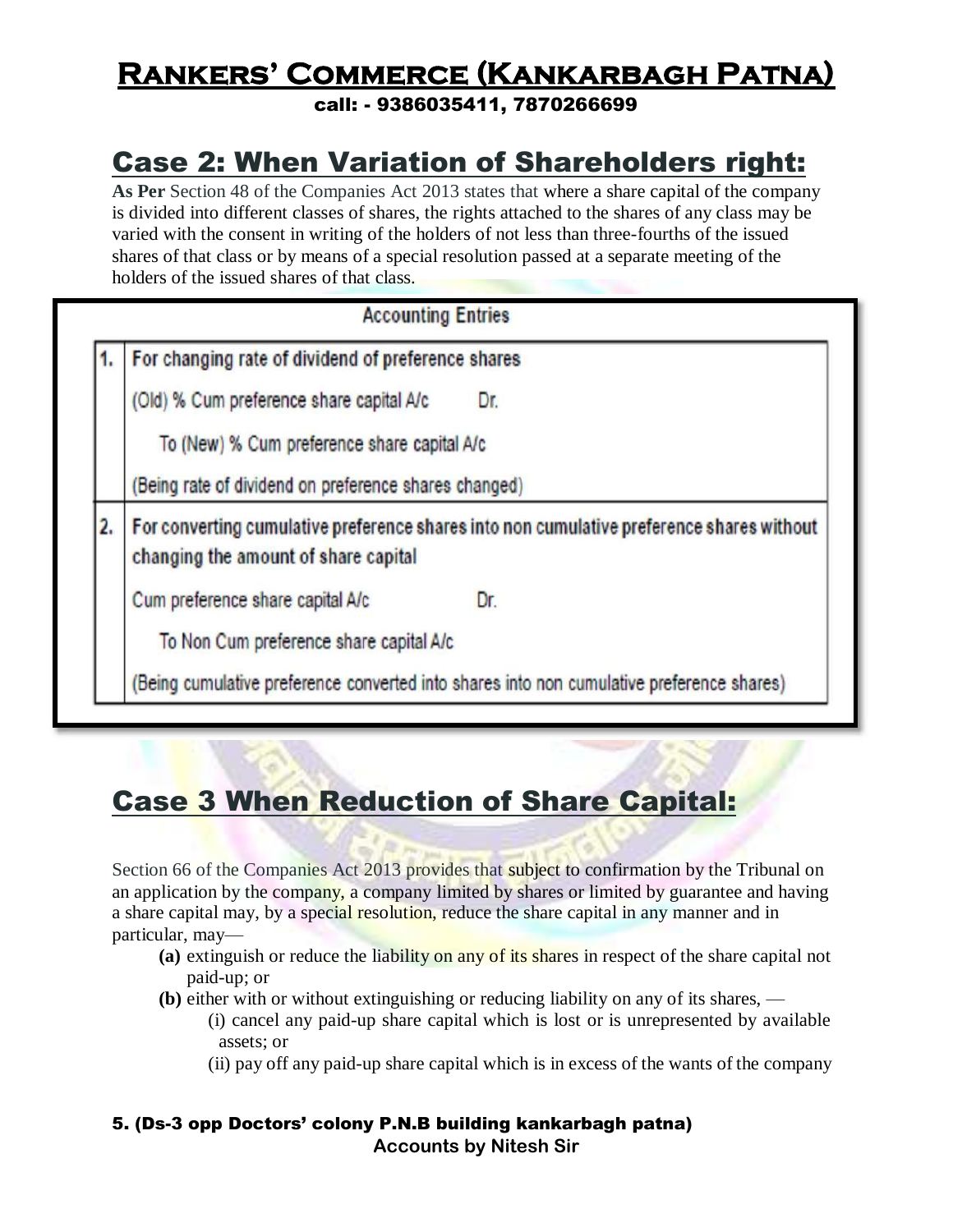call: - 9386035411, 7870266699

|  | 1. Entry for share capital reduced without changing the face value of the shares                                           |     |                                                                      |  |  |
|--|----------------------------------------------------------------------------------------------------------------------------|-----|----------------------------------------------------------------------|--|--|
|  | Share Capital A/c                                                                                                          | Dr. |                                                                      |  |  |
|  | To Capital Reduction/Reconstruction/<br>Reorganization Account) A/c                                                        |     | (with the amount of the reduction made)                              |  |  |
|  | 2. Entry if face value of the shares is also changed on reduction of capital a new category of share<br>capital is created |     |                                                                      |  |  |
|  | Share Capital A/c (Old)                                                                                                    | Dr. |                                                                      |  |  |
|  | To Share capital A/c (New)<br>To Capital reduction A/c                                                                     |     | (with the amount treated as paid up) (with the<br>difference amount) |  |  |
|  | 3. Entry When debenture holder and creditors are also ready to reduce their claim against company                          |     |                                                                      |  |  |
|  | Debenture A/c                                                                                                              | Dr. |                                                                      |  |  |
|  | <b>Creditors A/c</b>                                                                                                       | Dr. |                                                                      |  |  |
|  | To Capital reduction A/c                                                                                                   |     |                                                                      |  |  |
|  | 4. Entry in case of appreciation in the value of any asset                                                                 |     |                                                                      |  |  |
|  | Assets A/c                                                                                                                 | Dr. |                                                                      |  |  |
|  |                                                                                                                            |     |                                                                      |  |  |

| 5.  | Entry if any contingent liability matures and is to be paid immediately the following entry is<br>passed |                         |  |  |
|-----|----------------------------------------------------------------------------------------------------------|-------------------------|--|--|
|     | Capital reduction A/c                                                                                    | Dr.                     |  |  |
|     | To Liability payable A/c                                                                                 |                         |  |  |
|     | Liability Payable A/c                                                                                    | Dr.                     |  |  |
|     | To cash/ Bank/ share capital A/c                                                                         |                         |  |  |
| 6.1 | Entry for utilising the amount of capital reduction to write off accumulated losses.                     |                         |  |  |
|     | <b>Capital Reduction A/c</b>                                                                             | Dr.                     |  |  |
|     | To Profit & Loss A/c                                                                                     |                         |  |  |
|     | <b>To Preliminary Expenses A/c</b>                                                                       |                         |  |  |
|     | To Discount on Shares /Debentures A/c                                                                    |                         |  |  |
|     | To Goodwill A/c                                                                                          |                         |  |  |
|     | To Trade Assets A/c                                                                                      |                         |  |  |
|     | To Patents/Copy rights                                                                                   |                         |  |  |
|     | To Assets A/c                                                                                            |                         |  |  |
|     | 7. For transferring any balance left in the capital reduction account to capital reserve account         |                         |  |  |
|     | Capital reduction A/c                                                                                    | Dr.                     |  |  |
|     | To capital reserve A/c                                                                                   | (with the balance left) |  |  |

**Accounts by Nitesh Sir**

<sup>6. (</sup>Ds-3 opp Doctors' colony P.N.B building kankarbagh patna)